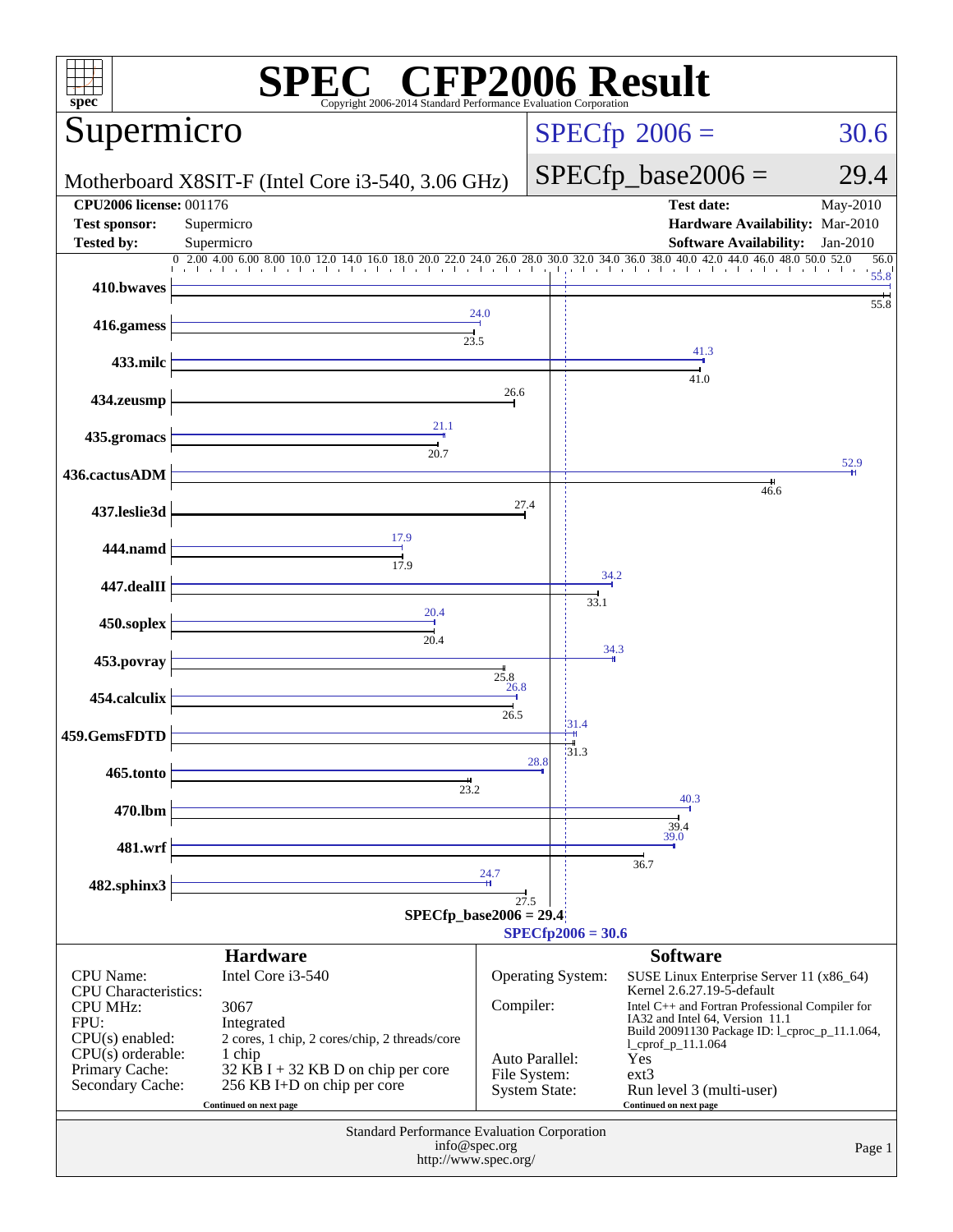

# Supermicro

# $SPECTp2006 = 30.6$

Motherboard X8SIT-F (Intel Core i3-540, 3.06 GHz)

 $SPECTp\_base2006 = 29.4$ 

| <b>CPU2006 license: 001176</b>                                             |                                                                                                                                   |                                                            | May-2010<br><b>Test date:</b>               |
|----------------------------------------------------------------------------|-----------------------------------------------------------------------------------------------------------------------------------|------------------------------------------------------------|---------------------------------------------|
| <b>Test sponsor:</b>                                                       | Supermicro                                                                                                                        |                                                            | Hardware Availability: Mar-2010             |
| <b>Tested by:</b>                                                          | Supermicro                                                                                                                        |                                                            | <b>Software Availability:</b><br>$Jan-2010$ |
| L3 Cache:<br>Other Cache:<br>Memory:<br>Disk Subsystem:<br>Other Hardware: | $4 \text{ MB I+D}$ on chip per chip<br>None<br>16 GB (4 x 4 GB DDR3-1333 UDIMM, ECC, CL9)<br>1 x 160 GB SATA II, 7200 RPM<br>None | <b>Base Pointers:</b><br>Peak Pointers:<br>Other Software: | 64-bit<br>$32/64$ -bit<br>None              |

**[Results Table](http://www.spec.org/auto/cpu2006/Docs/result-fields.html#ResultsTable)**

| Results Table                                                                                            |                |              |                |       |                |             |                |              |                |              |                |              |
|----------------------------------------------------------------------------------------------------------|----------------|--------------|----------------|-------|----------------|-------------|----------------|--------------|----------------|--------------|----------------|--------------|
|                                                                                                          | <b>Base</b>    |              |                |       |                | <b>Peak</b> |                |              |                |              |                |              |
| <b>Benchmark</b>                                                                                         | <b>Seconds</b> | <b>Ratio</b> | <b>Seconds</b> | Ratio | <b>Seconds</b> | Ratio       | <b>Seconds</b> | <b>Ratio</b> | <b>Seconds</b> | <b>Ratio</b> | <b>Seconds</b> | <b>Ratio</b> |
| 410.bwayes                                                                                               | 246            | 55.3         | 244            | 55.8  | 244            | 55.8        | 244            | 55.8         | <u>244</u>     | 55.8         | 244            | 55.8         |
| 416.gamess                                                                                               | 834            | 23.5         | 833            | 23.5  | 835            | 23.4        | 817            | 24.0         | 817            | 24.0         | 818            | 23.9         |
| $433$ .milc                                                                                              | 224            | 41.1         | 224            | 41.0  | 224            | 41.0        | 222            | 41.4         | 222            | 41.3         | 223            | 41.2         |
| 434.zeusmp                                                                                               | 342            | 26.6         | 342            | 26.6  | 342            | 26.6        | 342            | 26.6         | 342            | 26.6         | 342            | 26.6         |
| 435.gromacs                                                                                              | 345            | 20.7         | 346            | 20.6  | 345            | 20.7        | 337            | 21.2         | 339            | 21.1         | 338            | <u>21.1</u>  |
| 436.cactusADM                                                                                            | 257            | 46.5         | 256            | 46.8  | 257            | 46.6        | 225            | 53.1         | 226            | 52.8         | <u>226</u>     | 52.9         |
| 437.leslie3d                                                                                             | 343            | 27.4         | 342            | 27.5  | 343            | 27.4        | 343            | 27.4         | 342            | 27.5         | 343            | 27.4         |
| 444.namd                                                                                                 | 447            | 17.9         | 447            | 17.9  | 448            | 17.9        | 449            | 17.9         | 449            | 17.9         | 449            | <u>17.9</u>  |
| 447.dealII                                                                                               | 345            | 33.1         | 346            | 33.1  | 346            | 33.1        | 335            | 34.2         | 334            | 34.2         | 335            | 34.1         |
| $450$ .soplex                                                                                            | 410            | 20.4         | 409            | 20.4  | 410            | 20.4        | 408            | 20.4         | 409            | 20.4         | 408            | 20.4         |
| $453$ .povray                                                                                            | 206            | 25.8         | 206            | 25.8  | 205            | 25.9        | 155            | 34.3         | 155            | 34.4         | 155            | 34.2         |
| 454.calculix                                                                                             | 311            | 26.5         | 312            | 26.5  | 311            | 26.5        | 308            | 26.8         | 309            | 26.7         | 308            | 26.8         |
| 459.GemsFDTD                                                                                             | 339            | 31.3         | 340            | 31.2  | 339            | 31.3        | 340            | 31.2         | 338            | 31.4         | 338            | 31.4         |
| 465.tonto                                                                                                | 423            | 23.2         | 427            | 23.0  | 425            | 23.2        | 341            | 28.8         | 342            | 28.8         | 342            | 28.8         |
| 470.1bm                                                                                                  | 349            | 39.4         | 349            | 39.3  | 349            | 39.4        | 341            | 40.2         | <u>341</u>     | 40.3         | 341            | 40.3         |
| 481.wrf                                                                                                  | 305            | 36.7         | 305            | 36.7  | 305            | 36.6        | 287            | 38.9         | 286            | 39.0         | 286            | 39.1         |
| $482$ .sphinx $3$                                                                                        | 709            | 27.5         | 710            | 27.5  | 708            | 27.5        | 788            | 24.7         | 798            | 24.4         | 787            | 24.8         |
| Results appear in the order in which they were run. Bold underlined text indicates a median measurement. |                |              |                |       |                |             |                |              |                |              |                |              |

#### **[Operating System Notes](http://www.spec.org/auto/cpu2006/Docs/result-fields.html#OperatingSystemNotes)**

 'ulimit -s unlimited' was used to set the stack size to unlimited prior to run OMP\_NUM\_THREADS set to number of cores KMP\_AFFINITY set to granularity=fine,scatter KMP\_STACKSIZE set to 200M

#### **[Platform Notes](http://www.spec.org/auto/cpu2006/Docs/result-fields.html#PlatformNotes)**

 Fan speed set to Full Speed in BIOS Setup. As tested, the system used a Supermicro CSE-827H-R920B chassis. The chassis is bundled with a PWS-920P-1R power supply, SNK-P0046P heatsink, and 4 FAN-00111L4 cooling fans.

> Standard Performance Evaluation Corporation [info@spec.org](mailto:info@spec.org) <http://www.spec.org/>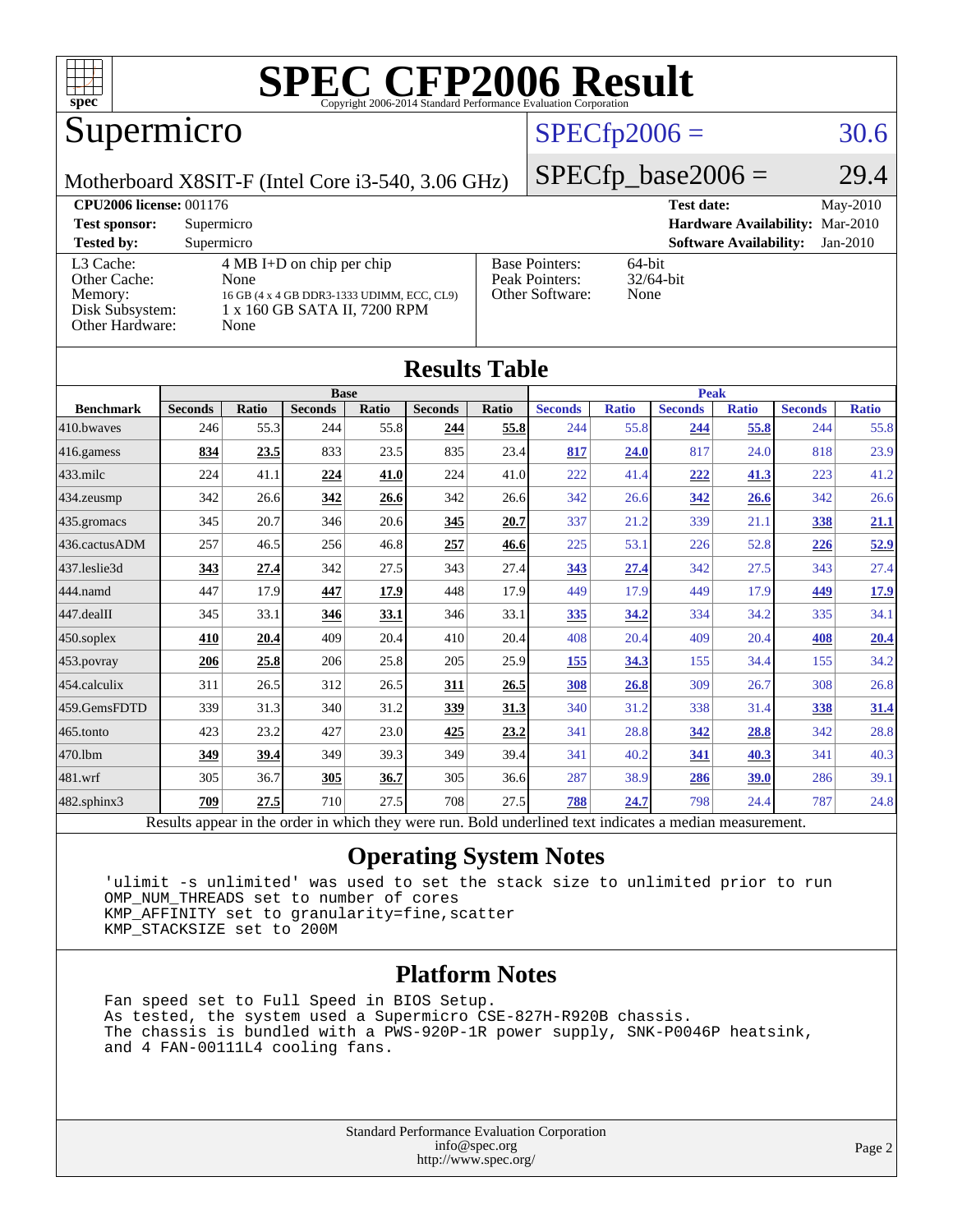

#### Supermicro

 $SPECTp2006 = 30.6$ 

Page 3

Motherboard X8SIT-F (Intel Core i3-540, 3.06 GHz)

**[CPU2006 license:](http://www.spec.org/auto/cpu2006/Docs/result-fields.html#CPU2006license)** 001176 **[Test date:](http://www.spec.org/auto/cpu2006/Docs/result-fields.html#Testdate)** May-2010

 $SPECTp\_base2006 = 29.4$ 

**[Test sponsor:](http://www.spec.org/auto/cpu2006/Docs/result-fields.html#Testsponsor)** Supermicro **[Hardware Availability:](http://www.spec.org/auto/cpu2006/Docs/result-fields.html#HardwareAvailability)** Mar-2010 **[Tested by:](http://www.spec.org/auto/cpu2006/Docs/result-fields.html#Testedby)** Supermicro **[Software Availability:](http://www.spec.org/auto/cpu2006/Docs/result-fields.html#SoftwareAvailability)** Jan-2010

#### **[General Notes](http://www.spec.org/auto/cpu2006/Docs/result-fields.html#GeneralNotes)**

Binaries were compiled on SLES 10 with Binutils 2.18.50.0.7.20080502

## **[Base Compiler Invocation](http://www.spec.org/auto/cpu2006/Docs/result-fields.html#BaseCompilerInvocation)**

[C benchmarks](http://www.spec.org/auto/cpu2006/Docs/result-fields.html#Cbenchmarks):  $\text{icc}$   $-\text{m64}$ 

[C++ benchmarks:](http://www.spec.org/auto/cpu2006/Docs/result-fields.html#CXXbenchmarks) [icpc -m64](http://www.spec.org/cpu2006/results/res2010q3/cpu2006-20100608-11664.flags.html#user_CXXbase_intel_icpc_64bit_bedb90c1146cab66620883ef4f41a67e)

[Fortran benchmarks](http://www.spec.org/auto/cpu2006/Docs/result-fields.html#Fortranbenchmarks): [ifort -m64](http://www.spec.org/cpu2006/results/res2010q3/cpu2006-20100608-11664.flags.html#user_FCbase_intel_ifort_64bit_ee9d0fb25645d0210d97eb0527dcc06e)

[Benchmarks using both Fortran and C](http://www.spec.org/auto/cpu2006/Docs/result-fields.html#BenchmarksusingbothFortranandC): [icc -m64](http://www.spec.org/cpu2006/results/res2010q3/cpu2006-20100608-11664.flags.html#user_CC_FCbase_intel_icc_64bit_0b7121f5ab7cfabee23d88897260401c) [ifort -m64](http://www.spec.org/cpu2006/results/res2010q3/cpu2006-20100608-11664.flags.html#user_CC_FCbase_intel_ifort_64bit_ee9d0fb25645d0210d97eb0527dcc06e)

### **[Base Portability Flags](http://www.spec.org/auto/cpu2006/Docs/result-fields.html#BasePortabilityFlags)**

| 410.bwaves: -DSPEC CPU LP64                 |                                                                |
|---------------------------------------------|----------------------------------------------------------------|
| 416.gamess: -DSPEC_CPU_LP64                 |                                                                |
| 433.milc: -DSPEC CPU LP64                   |                                                                |
| 434.zeusmp: -DSPEC_CPU_LP64                 |                                                                |
| 435.gromacs: -DSPEC_CPU_LP64 -nofor_main    |                                                                |
| 436.cactusADM: -DSPEC CPU LP64 -nofor main  |                                                                |
| 437.leslie3d: -DSPEC CPU LP64               |                                                                |
| 444.namd: - DSPEC CPU LP64                  |                                                                |
| 447.dealII: -DSPEC CPU LP64                 |                                                                |
| 450.soplex: -DSPEC_CPU_LP64                 |                                                                |
| 453.povray: -DSPEC_CPU_LP64                 |                                                                |
| 454.calculix: - DSPEC CPU LP64 - nofor main |                                                                |
| 459.GemsFDTD: -DSPEC_CPU LP64               |                                                                |
| 465.tonto: -DSPEC CPU LP64                  |                                                                |
| 470.1bm: - DSPEC CPU LP64                   |                                                                |
|                                             | 481.wrf: -DSPEC CPU_LP64 -DSPEC_CPU_CASE_FLAG -DSPEC_CPU_LINUX |
| 482.sphinx3: -DSPEC_CPU_LP64                |                                                                |

### **[Base Optimization Flags](http://www.spec.org/auto/cpu2006/Docs/result-fields.html#BaseOptimizationFlags)**

<http://www.spec.org/>

Standard Performance Evaluation Corporation [info@spec.org](mailto:info@spec.org) [C benchmarks](http://www.spec.org/auto/cpu2006/Docs/result-fields.html#Cbenchmarks): [-xSSE4.2](http://www.spec.org/cpu2006/results/res2010q3/cpu2006-20100608-11664.flags.html#user_CCbase_f-xSSE42_f91528193cf0b216347adb8b939d4107) [-ipo](http://www.spec.org/cpu2006/results/res2010q3/cpu2006-20100608-11664.flags.html#user_CCbase_f-ipo) [-O3](http://www.spec.org/cpu2006/results/res2010q3/cpu2006-20100608-11664.flags.html#user_CCbase_f-O3) [-no-prec-div](http://www.spec.org/cpu2006/results/res2010q3/cpu2006-20100608-11664.flags.html#user_CCbase_f-no-prec-div) [-static](http://www.spec.org/cpu2006/results/res2010q3/cpu2006-20100608-11664.flags.html#user_CCbase_f-static) [-parallel](http://www.spec.org/cpu2006/results/res2010q3/cpu2006-20100608-11664.flags.html#user_CCbase_f-parallel) [-opt-prefetch](http://www.spec.org/cpu2006/results/res2010q3/cpu2006-20100608-11664.flags.html#user_CCbase_f-opt-prefetch) [C++ benchmarks:](http://www.spec.org/auto/cpu2006/Docs/result-fields.html#CXXbenchmarks) [-xSSE4.2](http://www.spec.org/cpu2006/results/res2010q3/cpu2006-20100608-11664.flags.html#user_CXXbase_f-xSSE42_f91528193cf0b216347adb8b939d4107) [-ipo](http://www.spec.org/cpu2006/results/res2010q3/cpu2006-20100608-11664.flags.html#user_CXXbase_f-ipo) [-O3](http://www.spec.org/cpu2006/results/res2010q3/cpu2006-20100608-11664.flags.html#user_CXXbase_f-O3) [-no-prec-div](http://www.spec.org/cpu2006/results/res2010q3/cpu2006-20100608-11664.flags.html#user_CXXbase_f-no-prec-div) [-static](http://www.spec.org/cpu2006/results/res2010q3/cpu2006-20100608-11664.flags.html#user_CXXbase_f-static) [-parallel](http://www.spec.org/cpu2006/results/res2010q3/cpu2006-20100608-11664.flags.html#user_CXXbase_f-parallel) [-opt-prefetch](http://www.spec.org/cpu2006/results/res2010q3/cpu2006-20100608-11664.flags.html#user_CXXbase_f-opt-prefetch) [Fortran benchmarks](http://www.spec.org/auto/cpu2006/Docs/result-fields.html#Fortranbenchmarks): [-xSSE4.2](http://www.spec.org/cpu2006/results/res2010q3/cpu2006-20100608-11664.flags.html#user_FCbase_f-xSSE42_f91528193cf0b216347adb8b939d4107) [-ipo](http://www.spec.org/cpu2006/results/res2010q3/cpu2006-20100608-11664.flags.html#user_FCbase_f-ipo) [-O3](http://www.spec.org/cpu2006/results/res2010q3/cpu2006-20100608-11664.flags.html#user_FCbase_f-O3) [-no-prec-div](http://www.spec.org/cpu2006/results/res2010q3/cpu2006-20100608-11664.flags.html#user_FCbase_f-no-prec-div) [-static](http://www.spec.org/cpu2006/results/res2010q3/cpu2006-20100608-11664.flags.html#user_FCbase_f-static) [-parallel](http://www.spec.org/cpu2006/results/res2010q3/cpu2006-20100608-11664.flags.html#user_FCbase_f-parallel) [-opt-prefetch](http://www.spec.org/cpu2006/results/res2010q3/cpu2006-20100608-11664.flags.html#user_FCbase_f-opt-prefetch) Continued on next page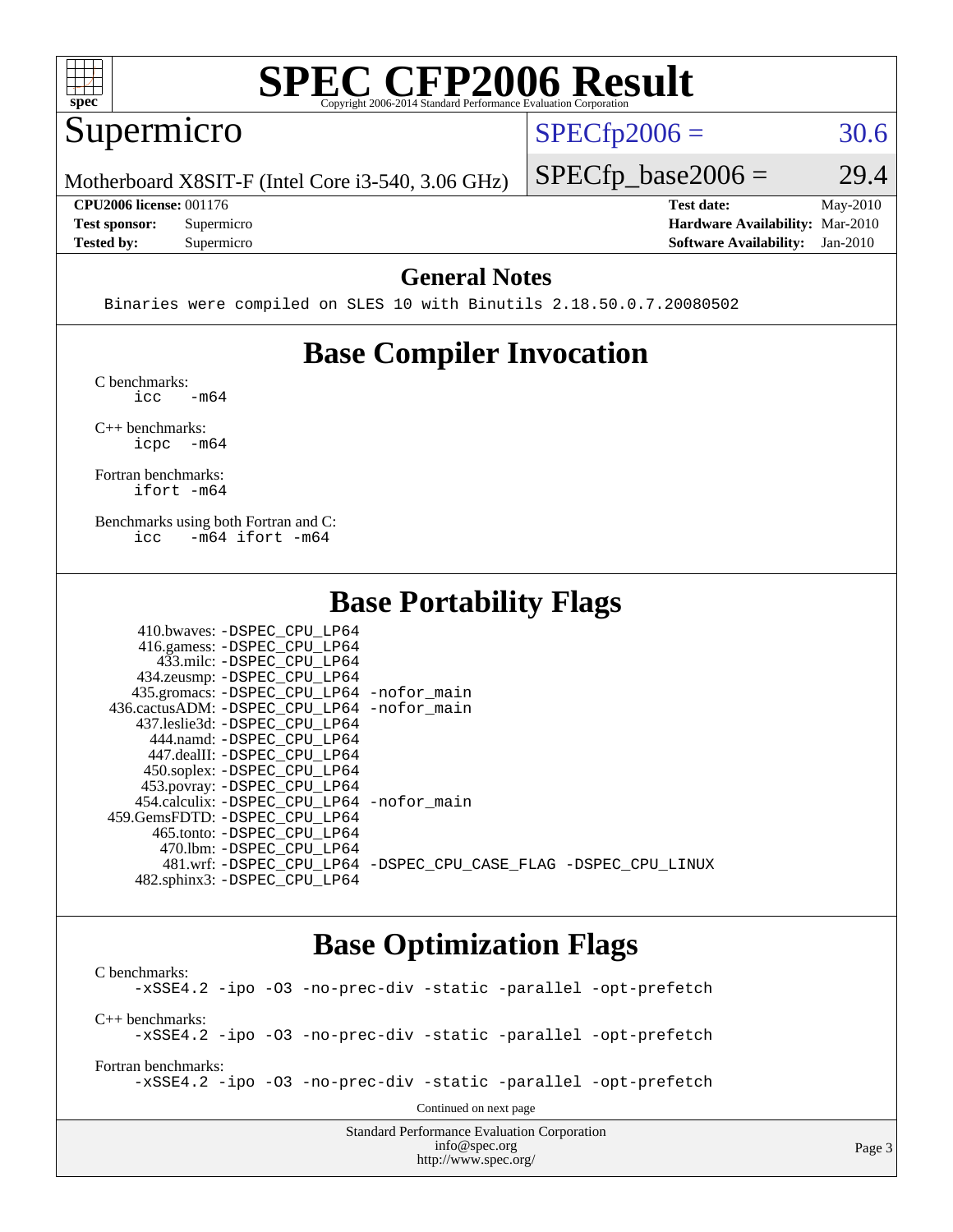

Supermicro

 $SPECTp2006 = 30.6$ 

Motherboard X8SIT-F (Intel Core i3-540, 3.06 GHz)

 $SPECTp\_base2006 = 29.4$ 

**[CPU2006 license:](http://www.spec.org/auto/cpu2006/Docs/result-fields.html#CPU2006license)** 001176 **[Test date:](http://www.spec.org/auto/cpu2006/Docs/result-fields.html#Testdate)** May-2010 **[Test sponsor:](http://www.spec.org/auto/cpu2006/Docs/result-fields.html#Testsponsor)** Supermicro **[Hardware Availability:](http://www.spec.org/auto/cpu2006/Docs/result-fields.html#HardwareAvailability)** Mar-2010 **[Tested by:](http://www.spec.org/auto/cpu2006/Docs/result-fields.html#Testedby)** Supermicro **[Software Availability:](http://www.spec.org/auto/cpu2006/Docs/result-fields.html#SoftwareAvailability)** Jan-2010

# **[Base Optimization Flags \(Continued\)](http://www.spec.org/auto/cpu2006/Docs/result-fields.html#BaseOptimizationFlags)**

[Benchmarks using both Fortran and C](http://www.spec.org/auto/cpu2006/Docs/result-fields.html#BenchmarksusingbothFortranandC):

[-xSSE4.2](http://www.spec.org/cpu2006/results/res2010q3/cpu2006-20100608-11664.flags.html#user_CC_FCbase_f-xSSE42_f91528193cf0b216347adb8b939d4107) [-ipo](http://www.spec.org/cpu2006/results/res2010q3/cpu2006-20100608-11664.flags.html#user_CC_FCbase_f-ipo) [-O3](http://www.spec.org/cpu2006/results/res2010q3/cpu2006-20100608-11664.flags.html#user_CC_FCbase_f-O3) [-no-prec-div](http://www.spec.org/cpu2006/results/res2010q3/cpu2006-20100608-11664.flags.html#user_CC_FCbase_f-no-prec-div) [-static](http://www.spec.org/cpu2006/results/res2010q3/cpu2006-20100608-11664.flags.html#user_CC_FCbase_f-static) [-parallel](http://www.spec.org/cpu2006/results/res2010q3/cpu2006-20100608-11664.flags.html#user_CC_FCbase_f-parallel) [-opt-prefetch](http://www.spec.org/cpu2006/results/res2010q3/cpu2006-20100608-11664.flags.html#user_CC_FCbase_f-opt-prefetch)

## **[Peak Compiler Invocation](http://www.spec.org/auto/cpu2006/Docs/result-fields.html#PeakCompilerInvocation)**

 $C$  benchmarks:<br>icc  $-m64$ 

[C++ benchmarks:](http://www.spec.org/auto/cpu2006/Docs/result-fields.html#CXXbenchmarks) [icpc -m64](http://www.spec.org/cpu2006/results/res2010q3/cpu2006-20100608-11664.flags.html#user_CXXpeak_intel_icpc_64bit_bedb90c1146cab66620883ef4f41a67e)

[Fortran benchmarks](http://www.spec.org/auto/cpu2006/Docs/result-fields.html#Fortranbenchmarks): [ifort -m64](http://www.spec.org/cpu2006/results/res2010q3/cpu2006-20100608-11664.flags.html#user_FCpeak_intel_ifort_64bit_ee9d0fb25645d0210d97eb0527dcc06e)

[Benchmarks using both Fortran and C](http://www.spec.org/auto/cpu2006/Docs/result-fields.html#BenchmarksusingbothFortranandC): [icc -m64](http://www.spec.org/cpu2006/results/res2010q3/cpu2006-20100608-11664.flags.html#user_CC_FCpeak_intel_icc_64bit_0b7121f5ab7cfabee23d88897260401c) [ifort -m64](http://www.spec.org/cpu2006/results/res2010q3/cpu2006-20100608-11664.flags.html#user_CC_FCpeak_intel_ifort_64bit_ee9d0fb25645d0210d97eb0527dcc06e)

### **[Peak Portability Flags](http://www.spec.org/auto/cpu2006/Docs/result-fields.html#PeakPortabilityFlags)**

Same as Base Portability Flags

## **[Peak Optimization Flags](http://www.spec.org/auto/cpu2006/Docs/result-fields.html#PeakOptimizationFlags)**

[C benchmarks](http://www.spec.org/auto/cpu2006/Docs/result-fields.html#Cbenchmarks):

```
Standard Performance Evaluation Corporation
                                           info@spec.org
                                         http://www.spec.org/
        433.milc: -xSSE4.2(pass 2) -prof-gen(pass 1) -ipo(pass 2) -O3(pass 2)
                -no-prec-div(pass 2) -static(pass 2) -prof-use(pass 2)
                -ansi-alias
         470.lbm: -xSSE4.2(pass 2) -prof-gen(pass 1) -ipo(pass 2) -O3(pass 2)
                -no-prec-div(pass 2) -static(pass 2) -prof-use(pass 2)
                -parallel -ansi-alias -auto-ilp32
      482.sphinx3: -xSSE4.2 -ipo -O3 -no-prec-div -static -auto-ilp32
                -unroll2
C++ benchmarks: 
        444.namd: -xSSE4.2(pass 2) -prof-gen(pass 1) -ipo(pass 2) -O3(pass 2)
                -no-prec-div(pass 2) -static(pass 2) -prof-use(pass 2)
                -fno-alias -auto-ilp32
      447.dealII: -xSSE4. 2(pass 2)-prof-gen-ipo(pass 2) -03(pass 2)
                -no-prec-div(pass 2) -static(pass 2) -prof-use(pass 2)
                -unroll2 -ansi-alias -scalar-rep- -auto-ilp32
                                         Continued on next page
```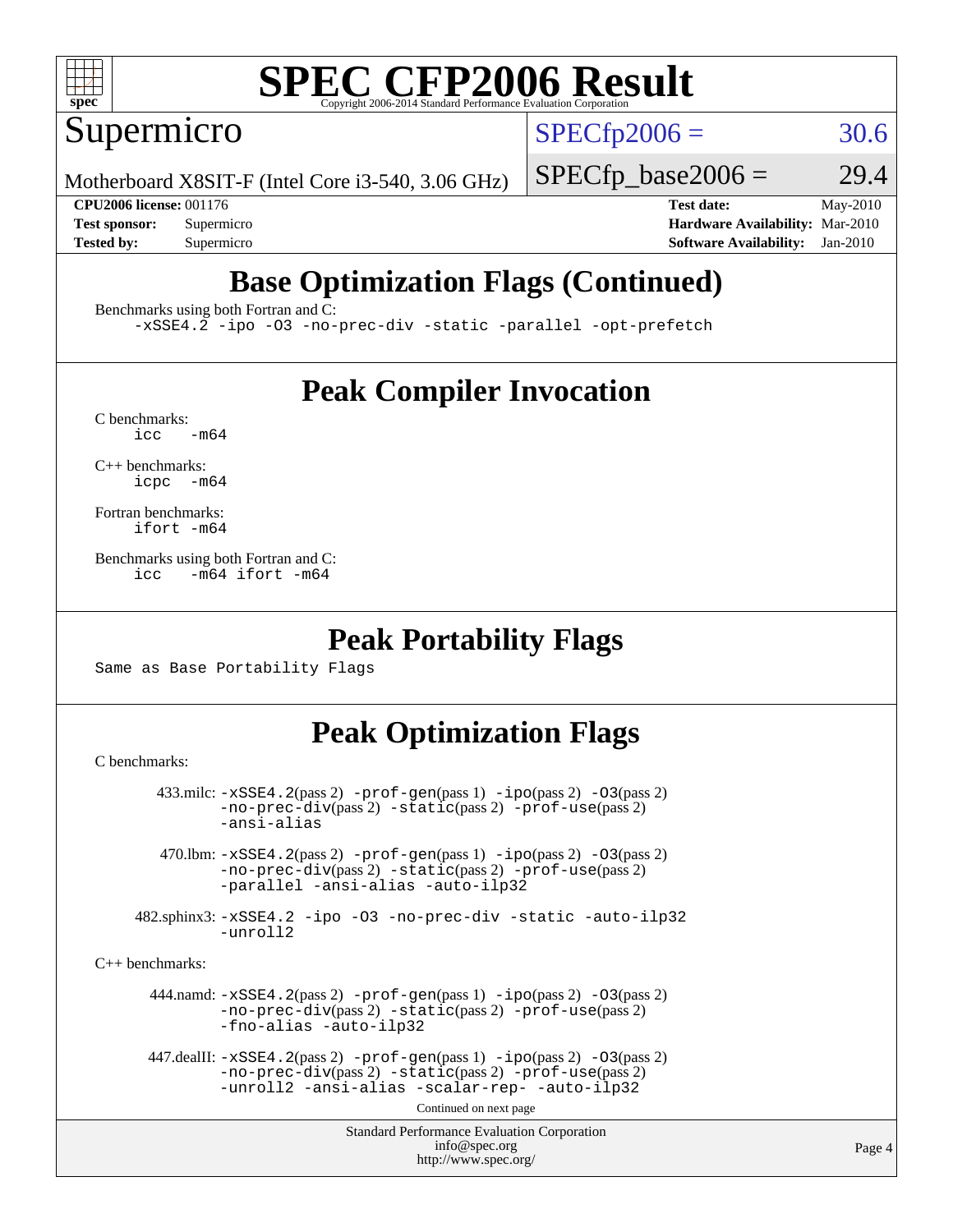

Supermicro

 $SPECTp2006 = 30.6$ 

Motherboard X8SIT-F (Intel Core i3-540, 3.06 GHz)

 $SPECTp\_base2006 = 29.4$ 

**[CPU2006 license:](http://www.spec.org/auto/cpu2006/Docs/result-fields.html#CPU2006license)** 001176 **[Test date:](http://www.spec.org/auto/cpu2006/Docs/result-fields.html#Testdate)** May-2010 **[Test sponsor:](http://www.spec.org/auto/cpu2006/Docs/result-fields.html#Testsponsor)** Supermicro **[Hardware Availability:](http://www.spec.org/auto/cpu2006/Docs/result-fields.html#HardwareAvailability)** Mar-2010 **[Tested by:](http://www.spec.org/auto/cpu2006/Docs/result-fields.html#Testedby)** Supermicro **[Software Availability:](http://www.spec.org/auto/cpu2006/Docs/result-fields.html#SoftwareAvailability)** Jan-2010

# **[Peak Optimization Flags \(Continued\)](http://www.spec.org/auto/cpu2006/Docs/result-fields.html#PeakOptimizationFlags)**

 450.soplex: [-xSSE4.2](http://www.spec.org/cpu2006/results/res2010q3/cpu2006-20100608-11664.flags.html#user_peakPASS2_CXXFLAGSPASS2_LDFLAGS450_soplex_f-xSSE42_f91528193cf0b216347adb8b939d4107)(pass 2) [-prof-gen](http://www.spec.org/cpu2006/results/res2010q3/cpu2006-20100608-11664.flags.html#user_peakPASS1_CXXFLAGSPASS1_LDFLAGS450_soplex_prof_gen_e43856698f6ca7b7e442dfd80e94a8fc)(pass 1) [-ipo](http://www.spec.org/cpu2006/results/res2010q3/cpu2006-20100608-11664.flags.html#user_peakPASS2_CXXFLAGSPASS2_LDFLAGS450_soplex_f-ipo)(pass 2) [-O3](http://www.spec.org/cpu2006/results/res2010q3/cpu2006-20100608-11664.flags.html#user_peakPASS2_CXXFLAGSPASS2_LDFLAGS450_soplex_f-O3)(pass 2) [-no-prec-div](http://www.spec.org/cpu2006/results/res2010q3/cpu2006-20100608-11664.flags.html#user_peakPASS2_CXXFLAGSPASS2_LDFLAGS450_soplex_f-no-prec-div)(pass 2) [-static](http://www.spec.org/cpu2006/results/res2010q3/cpu2006-20100608-11664.flags.html#user_peakPASS2_CXXFLAGSPASS2_LDFLAGS450_soplex_f-static)(pass 2) [-prof-use](http://www.spec.org/cpu2006/results/res2010q3/cpu2006-20100608-11664.flags.html#user_peakPASS2_CXXFLAGSPASS2_LDFLAGS450_soplex_prof_use_bccf7792157ff70d64e32fe3e1250b55)(pass 2) [-opt-malloc-options=3](http://www.spec.org/cpu2006/results/res2010q3/cpu2006-20100608-11664.flags.html#user_peakOPTIMIZE450_soplex_f-opt-malloc-options_13ab9b803cf986b4ee62f0a5998c2238) [-auto-ilp32](http://www.spec.org/cpu2006/results/res2010q3/cpu2006-20100608-11664.flags.html#user_peakCXXOPTIMIZE450_soplex_f-auto-ilp32) 453.povray:  $-xSSE4$ . 2(pass 2)  $-prof-gen(pass 1) -ipo(pass 2) -O3(pass 2)$  $-prof-gen(pass 1) -ipo(pass 2) -O3(pass 2)$  $-prof-gen(pass 1) -ipo(pass 2) -O3(pass 2)$  $-prof-gen(pass 1) -ipo(pass 2) -O3(pass 2)$  $-prof-gen(pass 1) -ipo(pass 2) -O3(pass 2)$  $-prof-gen(pass 1) -ipo(pass 2) -O3(pass 2)$ [-no-prec-div](http://www.spec.org/cpu2006/results/res2010q3/cpu2006-20100608-11664.flags.html#user_peakPASS2_CXXFLAGSPASS2_LDFLAGS453_povray_f-no-prec-div)(pass 2) [-static](http://www.spec.org/cpu2006/results/res2010q3/cpu2006-20100608-11664.flags.html#user_peakPASS2_CXXFLAGSPASS2_LDFLAGS453_povray_f-static)(pass 2) [-prof-use](http://www.spec.org/cpu2006/results/res2010q3/cpu2006-20100608-11664.flags.html#user_peakPASS2_CXXFLAGSPASS2_LDFLAGS453_povray_prof_use_bccf7792157ff70d64e32fe3e1250b55)(pass 2) [-unroll4](http://www.spec.org/cpu2006/results/res2010q3/cpu2006-20100608-11664.flags.html#user_peakCXXOPTIMIZE453_povray_f-unroll_4e5e4ed65b7fd20bdcd365bec371b81f) [-ansi-alias](http://www.spec.org/cpu2006/results/res2010q3/cpu2006-20100608-11664.flags.html#user_peakCXXOPTIMIZE453_povray_f-ansi-alias) [Fortran benchmarks](http://www.spec.org/auto/cpu2006/Docs/result-fields.html#Fortranbenchmarks): 410.bwaves: [-xSSE4.2](http://www.spec.org/cpu2006/results/res2010q3/cpu2006-20100608-11664.flags.html#user_peakOPTIMIZE410_bwaves_f-xSSE42_f91528193cf0b216347adb8b939d4107) [-ipo](http://www.spec.org/cpu2006/results/res2010q3/cpu2006-20100608-11664.flags.html#user_peakOPTIMIZE410_bwaves_f-ipo) [-O3](http://www.spec.org/cpu2006/results/res2010q3/cpu2006-20100608-11664.flags.html#user_peakOPTIMIZE410_bwaves_f-O3) [-no-prec-div](http://www.spec.org/cpu2006/results/res2010q3/cpu2006-20100608-11664.flags.html#user_peakOPTIMIZE410_bwaves_f-no-prec-div) [-static](http://www.spec.org/cpu2006/results/res2010q3/cpu2006-20100608-11664.flags.html#user_peakOPTIMIZE410_bwaves_f-static) [-opt-prefetch](http://www.spec.org/cpu2006/results/res2010q3/cpu2006-20100608-11664.flags.html#user_peakOPTIMIZE410_bwaves_f-opt-prefetch) [-parallel](http://www.spec.org/cpu2006/results/res2010q3/cpu2006-20100608-11664.flags.html#user_peakOPTIMIZE410_bwaves_f-parallel) 416.gamess:  $-xSSE4$ . 2(pass 2)  $-prof-gen(pass 1) -ipo(pass 2) -O3(pass 2)$  $-prof-gen(pass 1) -ipo(pass 2) -O3(pass 2)$  $-prof-gen(pass 1) -ipo(pass 2) -O3(pass 2)$  $-prof-gen(pass 1) -ipo(pass 2) -O3(pass 2)$  $-prof-gen(pass 1) -ipo(pass 2) -O3(pass 2)$  $-prof-gen(pass 1) -ipo(pass 2) -O3(pass 2)$ [-no-prec-div](http://www.spec.org/cpu2006/results/res2010q3/cpu2006-20100608-11664.flags.html#user_peakPASS2_FFLAGSPASS2_LDFLAGS416_gamess_f-no-prec-div)(pass 2) [-static](http://www.spec.org/cpu2006/results/res2010q3/cpu2006-20100608-11664.flags.html#user_peakPASS2_FFLAGSPASS2_LDFLAGS416_gamess_f-static)(pass 2) [-prof-use](http://www.spec.org/cpu2006/results/res2010q3/cpu2006-20100608-11664.flags.html#user_peakPASS2_FFLAGSPASS2_LDFLAGS416_gamess_prof_use_bccf7792157ff70d64e32fe3e1250b55)(pass 2) [-unroll2](http://www.spec.org/cpu2006/results/res2010q3/cpu2006-20100608-11664.flags.html#user_peakOPTIMIZE416_gamess_f-unroll_784dae83bebfb236979b41d2422d7ec2) [-Ob0](http://www.spec.org/cpu2006/results/res2010q3/cpu2006-20100608-11664.flags.html#user_peakOPTIMIZE416_gamess_f-Ob_n_fbe6f6428adb7d4b74b1e99bb2444c2d) [-ansi-alias](http://www.spec.org/cpu2006/results/res2010q3/cpu2006-20100608-11664.flags.html#user_peakOPTIMIZE416_gamess_f-ansi-alias) [-scalar-rep-](http://www.spec.org/cpu2006/results/res2010q3/cpu2006-20100608-11664.flags.html#user_peakOPTIMIZE416_gamess_f-disablescalarrep_abbcad04450fb118e4809c81d83c8a1d) 434.zeusmp: basepeak = yes 437.leslie3d: basepeak = yes 459.GemsFDTD: [-xSSE4.2](http://www.spec.org/cpu2006/results/res2010q3/cpu2006-20100608-11664.flags.html#user_peakPASS2_FFLAGSPASS2_LDFLAGS459_GemsFDTD_f-xSSE42_f91528193cf0b216347adb8b939d4107)(pass 2) [-prof-gen](http://www.spec.org/cpu2006/results/res2010q3/cpu2006-20100608-11664.flags.html#user_peakPASS1_FFLAGSPASS1_LDFLAGS459_GemsFDTD_prof_gen_e43856698f6ca7b7e442dfd80e94a8fc)(pass 1) [-ipo](http://www.spec.org/cpu2006/results/res2010q3/cpu2006-20100608-11664.flags.html#user_peakPASS2_FFLAGSPASS2_LDFLAGS459_GemsFDTD_f-ipo)(pass 2) [-O3](http://www.spec.org/cpu2006/results/res2010q3/cpu2006-20100608-11664.flags.html#user_peakPASS2_FFLAGSPASS2_LDFLAGS459_GemsFDTD_f-O3)(pass 2) [-no-prec-div](http://www.spec.org/cpu2006/results/res2010q3/cpu2006-20100608-11664.flags.html#user_peakPASS2_FFLAGSPASS2_LDFLAGS459_GemsFDTD_f-no-prec-div)(pass 2) [-static](http://www.spec.org/cpu2006/results/res2010q3/cpu2006-20100608-11664.flags.html#user_peakPASS2_FFLAGSPASS2_LDFLAGS459_GemsFDTD_f-static)(pass 2) [-prof-use](http://www.spec.org/cpu2006/results/res2010q3/cpu2006-20100608-11664.flags.html#user_peakPASS2_FFLAGSPASS2_LDFLAGS459_GemsFDTD_prof_use_bccf7792157ff70d64e32fe3e1250b55)(pass 2) [-unroll2](http://www.spec.org/cpu2006/results/res2010q3/cpu2006-20100608-11664.flags.html#user_peakOPTIMIZE459_GemsFDTD_f-unroll_784dae83bebfb236979b41d2422d7ec2) [-Ob0](http://www.spec.org/cpu2006/results/res2010q3/cpu2006-20100608-11664.flags.html#user_peakOPTIMIZE459_GemsFDTD_f-Ob_n_fbe6f6428adb7d4b74b1e99bb2444c2d) [-opt-prefetch](http://www.spec.org/cpu2006/results/res2010q3/cpu2006-20100608-11664.flags.html#user_peakOPTIMIZE459_GemsFDTD_f-opt-prefetch) [-parallel](http://www.spec.org/cpu2006/results/res2010q3/cpu2006-20100608-11664.flags.html#user_peakOPTIMIZE459_GemsFDTD_f-parallel)  $465$ .tonto:  $-xSSE4$ .  $2(pass 2)$  [-prof-gen](http://www.spec.org/cpu2006/results/res2010q3/cpu2006-20100608-11664.flags.html#user_peakPASS1_FFLAGSPASS1_LDFLAGS465_tonto_prof_gen_e43856698f6ca7b7e442dfd80e94a8fc)(pass 1) [-ipo](http://www.spec.org/cpu2006/results/res2010q3/cpu2006-20100608-11664.flags.html#user_peakPASS2_FFLAGSPASS2_LDFLAGS465_tonto_f-ipo)(pass 2) -03(pass 2) [-no-prec-div](http://www.spec.org/cpu2006/results/res2010q3/cpu2006-20100608-11664.flags.html#user_peakPASS2_FFLAGSPASS2_LDFLAGS465_tonto_f-no-prec-div)(pass 2) [-static](http://www.spec.org/cpu2006/results/res2010q3/cpu2006-20100608-11664.flags.html#user_peakPASS2_FFLAGSPASS2_LDFLAGS465_tonto_f-static)(pass 2) [-prof-use](http://www.spec.org/cpu2006/results/res2010q3/cpu2006-20100608-11664.flags.html#user_peakPASS2_FFLAGSPASS2_LDFLAGS465_tonto_prof_use_bccf7792157ff70d64e32fe3e1250b55)(pass 2) [-inline-calloc](http://www.spec.org/cpu2006/results/res2010q3/cpu2006-20100608-11664.flags.html#user_peakOPTIMIZE465_tonto_f-inline-calloc) [-opt-malloc-options=3](http://www.spec.org/cpu2006/results/res2010q3/cpu2006-20100608-11664.flags.html#user_peakOPTIMIZE465_tonto_f-opt-malloc-options_13ab9b803cf986b4ee62f0a5998c2238) [-auto](http://www.spec.org/cpu2006/results/res2010q3/cpu2006-20100608-11664.flags.html#user_peakOPTIMIZE465_tonto_f-auto) [-unroll4](http://www.spec.org/cpu2006/results/res2010q3/cpu2006-20100608-11664.flags.html#user_peakOPTIMIZE465_tonto_f-unroll_4e5e4ed65b7fd20bdcd365bec371b81f) [Benchmarks using both Fortran and C](http://www.spec.org/auto/cpu2006/Docs/result-fields.html#BenchmarksusingbothFortranandC): 435.gromacs:  $-xSSE4$ . 2(pass 2)  $-prof-gen(pass 1) -ipo(pass 2) -O3(pass 2)$  $-prof-gen(pass 1) -ipo(pass 2) -O3(pass 2)$  $-prof-gen(pass 1) -ipo(pass 2) -O3(pass 2)$  $-prof-gen(pass 1) -ipo(pass 2) -O3(pass 2)$  $-prof-gen(pass 1) -ipo(pass 2) -O3(pass 2)$  $-prof-gen(pass 1) -ipo(pass 2) -O3(pass 2)$ [-no-prec-div](http://www.spec.org/cpu2006/results/res2010q3/cpu2006-20100608-11664.flags.html#user_peakPASS2_CFLAGSPASS2_FFLAGSPASS2_LDFLAGS435_gromacs_f-no-prec-div)(pass 2) [-static](http://www.spec.org/cpu2006/results/res2010q3/cpu2006-20100608-11664.flags.html#user_peakPASS2_CFLAGSPASS2_FFLAGSPASS2_LDFLAGS435_gromacs_f-static)(pass 2) [-prof-use](http://www.spec.org/cpu2006/results/res2010q3/cpu2006-20100608-11664.flags.html#user_peakPASS2_CFLAGSPASS2_FFLAGSPASS2_LDFLAGS435_gromacs_prof_use_bccf7792157ff70d64e32fe3e1250b55)(pass 2) [-opt-prefetch](http://www.spec.org/cpu2006/results/res2010q3/cpu2006-20100608-11664.flags.html#user_peakOPTIMIZE435_gromacs_f-opt-prefetch) [-auto-ilp32](http://www.spec.org/cpu2006/results/res2010q3/cpu2006-20100608-11664.flags.html#user_peakCOPTIMIZE435_gromacs_f-auto-ilp32) 436.cactusADM: [-xSSE4.2](http://www.spec.org/cpu2006/results/res2010q3/cpu2006-20100608-11664.flags.html#user_peakPASS2_CFLAGSPASS2_FFLAGSPASS2_LDFLAGS436_cactusADM_f-xSSE42_f91528193cf0b216347adb8b939d4107)(pass 2) [-prof-gen](http://www.spec.org/cpu2006/results/res2010q3/cpu2006-20100608-11664.flags.html#user_peakPASS1_CFLAGSPASS1_FFLAGSPASS1_LDFLAGS436_cactusADM_prof_gen_e43856698f6ca7b7e442dfd80e94a8fc)(pass 1) [-ipo](http://www.spec.org/cpu2006/results/res2010q3/cpu2006-20100608-11664.flags.html#user_peakPASS2_CFLAGSPASS2_FFLAGSPASS2_LDFLAGS436_cactusADM_f-ipo)(pass 2) [-O3](http://www.spec.org/cpu2006/results/res2010q3/cpu2006-20100608-11664.flags.html#user_peakPASS2_CFLAGSPASS2_FFLAGSPASS2_LDFLAGS436_cactusADM_f-O3)(pass 2) [-no-prec-div](http://www.spec.org/cpu2006/results/res2010q3/cpu2006-20100608-11664.flags.html#user_peakPASS2_CFLAGSPASS2_FFLAGSPASS2_LDFLAGS436_cactusADM_f-no-prec-div)(pass 2) [-static](http://www.spec.org/cpu2006/results/res2010q3/cpu2006-20100608-11664.flags.html#user_peakPASS2_CFLAGSPASS2_FFLAGSPASS2_LDFLAGS436_cactusADM_f-static)(pass 2) [-prof-use](http://www.spec.org/cpu2006/results/res2010q3/cpu2006-20100608-11664.flags.html#user_peakPASS2_CFLAGSPASS2_FFLAGSPASS2_LDFLAGS436_cactusADM_prof_use_bccf7792157ff70d64e32fe3e1250b55)(pass 2) [-unroll2](http://www.spec.org/cpu2006/results/res2010q3/cpu2006-20100608-11664.flags.html#user_peakOPTIMIZE436_cactusADM_f-unroll_784dae83bebfb236979b41d2422d7ec2) [-opt-prefetch](http://www.spec.org/cpu2006/results/res2010q3/cpu2006-20100608-11664.flags.html#user_peakOPTIMIZE436_cactusADM_f-opt-prefetch) [-parallel](http://www.spec.org/cpu2006/results/res2010q3/cpu2006-20100608-11664.flags.html#user_peakOPTIMIZE436_cactusADM_f-parallel) [-auto-ilp32](http://www.spec.org/cpu2006/results/res2010q3/cpu2006-20100608-11664.flags.html#user_peakCOPTIMIZE436_cactusADM_f-auto-ilp32) 454.calculix: [-xSSE4.2](http://www.spec.org/cpu2006/results/res2010q3/cpu2006-20100608-11664.flags.html#user_peakOPTIMIZE454_calculix_f-xSSE42_f91528193cf0b216347adb8b939d4107) [-ipo](http://www.spec.org/cpu2006/results/res2010q3/cpu2006-20100608-11664.flags.html#user_peakOPTIMIZE454_calculix_f-ipo) [-O3](http://www.spec.org/cpu2006/results/res2010q3/cpu2006-20100608-11664.flags.html#user_peakOPTIMIZE454_calculix_f-O3) [-no-prec-div](http://www.spec.org/cpu2006/results/res2010q3/cpu2006-20100608-11664.flags.html#user_peakOPTIMIZE454_calculix_f-no-prec-div) [-static](http://www.spec.org/cpu2006/results/res2010q3/cpu2006-20100608-11664.flags.html#user_peakOPTIMIZE454_calculix_f-static) [-auto-ilp32](http://www.spec.org/cpu2006/results/res2010q3/cpu2006-20100608-11664.flags.html#user_peakCOPTIMIZE454_calculix_f-auto-ilp32) 481.wrf: Same as 454.calculix The flags file that was used to format this result can be browsed at <http://www.spec.org/cpu2006/flags/Intel-ic11.1-linux64-revE.20100804.html>